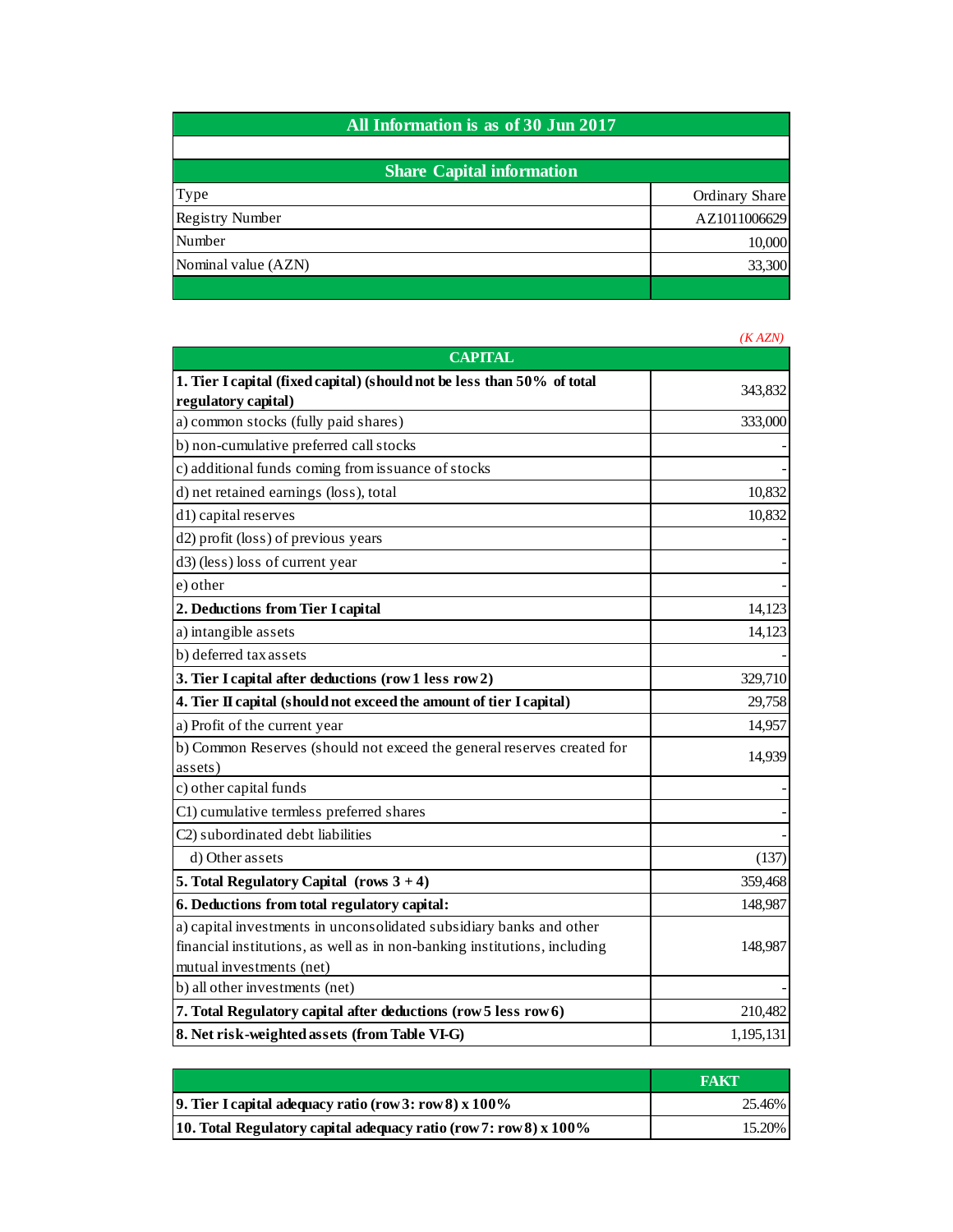| <b>CLASSIFICATION OF RISK-WEIGHTED ASSETS</b> |               |                                |  |  |
|-----------------------------------------------|---------------|--------------------------------|--|--|
|                                               | <b>Amount</b> | <b>Credit Portfolio Weight</b> |  |  |
| Overdue loans                                 | 151,021       | 16.8%                          |  |  |
| Substandard loans                             | 104,622       | 11.6%                          |  |  |
| Unsatisfactory                                | 16,143        | 1.8%                           |  |  |
| Doubtful                                      | 13,364        | 1.5%                           |  |  |
| Loss                                          | 75,115        | 8.4%                           |  |  |
| Reserves                                      | 87,639        | 9.7%                           |  |  |
| General                                       | 10,751        | 1.2%                           |  |  |
| Specific                                      | 76,888        | 8.5%                           |  |  |

| <b>RELATED PARTY LOANS</b>                              |        |      |  |  |
|---------------------------------------------------------|--------|------|--|--|
| <b>Proportion in Total Regulatory capital</b><br>Amount |        |      |  |  |
| IRELATED PARTY LOANS                                    | 40,669 | 4.5% |  |  |

| <b>TOTAL LARGE LOANS</b> |         |                                |  |  |
|--------------------------|---------|--------------------------------|--|--|
|                          | Amount  | <b>Credit Portfolio Weight</b> |  |  |
| Total large loans        | 382,646 | 41.8%                          |  |  |

| <b>CURRENCY POSITION</b>              |             |          |  |  |
|---------------------------------------|-------------|----------|--|--|
| Freely convertible currency position  | $max. 20\%$ | $-8.32%$ |  |  |
| Total open "closed" currency position | $max. 15\%$ | $-0.63%$ |  |  |

| <b>OFF-BALANCE LIABILITIES</b>             |              |  |
|--------------------------------------------|--------------|--|
| <b>Liabilities</b>                         | <b>Total</b> |  |
| 1. Loan instruments, total                 | 81,798       |  |
| a) loan commitments                        | 14,925       |  |
| b) undisbursed lines of credit             | 66,874       |  |
| 2. Guarantees and liabilities of this type | 141,467      |  |
| a) Guarantees                              | 141,467      |  |
| 3. Letters of credit, total                | 4,958        |  |
| a) Standby Letters of Credit               | 0            |  |
| b) Documentary Letters of Credit           | 4,958        |  |
| 4. Forward and futures contracts, total    | 168,326      |  |
| a) based on spot contracts                 | 0            |  |
| b) based on Forward and Futures contracts  | 194          |  |
| c) swap contracts                          | $\Omega$     |  |
| d) based on other contracts                | 168,132      |  |
| 5. Other off-balance-sheet liabilities     | $\theta$     |  |